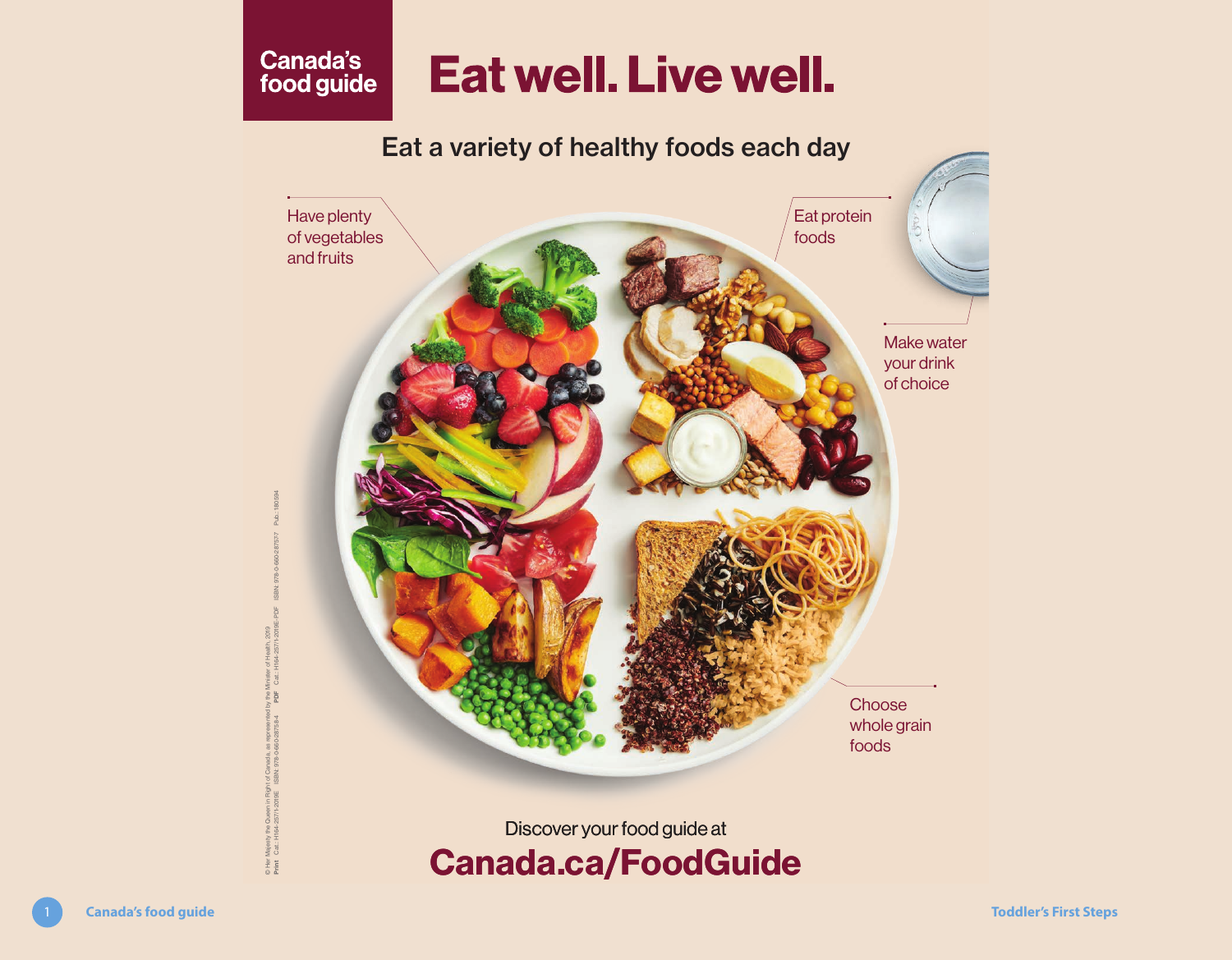## Canada's food guide

# **Eat well. Live well.**

## [Healthy eating is more than the foods you eat](https://food-guide.canada.ca/en/)